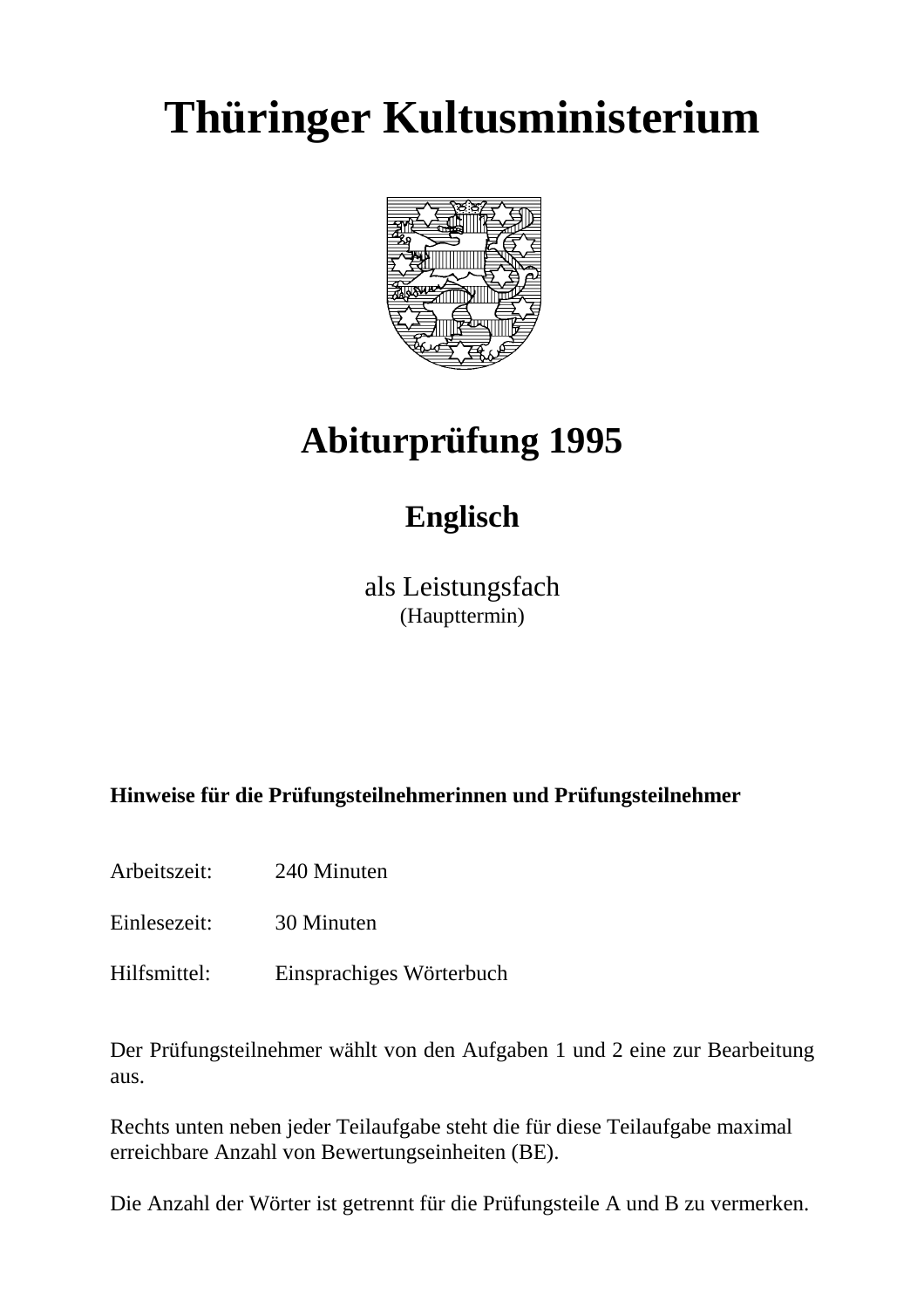#### **Aufgabe 1 Worksheet**  (Text auf den Seiten 4 und 5)

#### **A**

#### Working on the text

| Answer the questions and tasks, using your own words as far as possible.                                  |      |
|-----------------------------------------------------------------------------------------------------------|------|
| 1. Give a summary of this article.                                                                        | 6BE  |
| 2. What prompted Dr. Hall to carry out this experiment?                                                   | 7 BE |
| 3. Explain the positions of those scientists who are of a<br>contrary opinion to this question.           | 8 BE |
| 4. Why is it possible to conduct such an experiment in the USA?                                           | 4 BE |
| 5. Analyse the position of the author in this article.<br>Which stylistic devices underline her position? | 5 BE |

#### Composition

**B**

Choose one of the following tasks. Write at least 400 words. 20 BE

1. The EC has unanimously condemned the cloning of humans "for any purpose whatsoever, including research, as a grave violation of fundamental human rights, contrary to respect for the individual, morally repugnant, and ethically unacceptable". ( From an EC resolution adopted in the Oct. 28, 1993 plenary)

 Comment on the position of the EC, comparing it with US policy, and give your personal opinion on the cloning of human embryos.

2. Discuss the ambivalence of scientific progress with reference to the responsibility of scientists.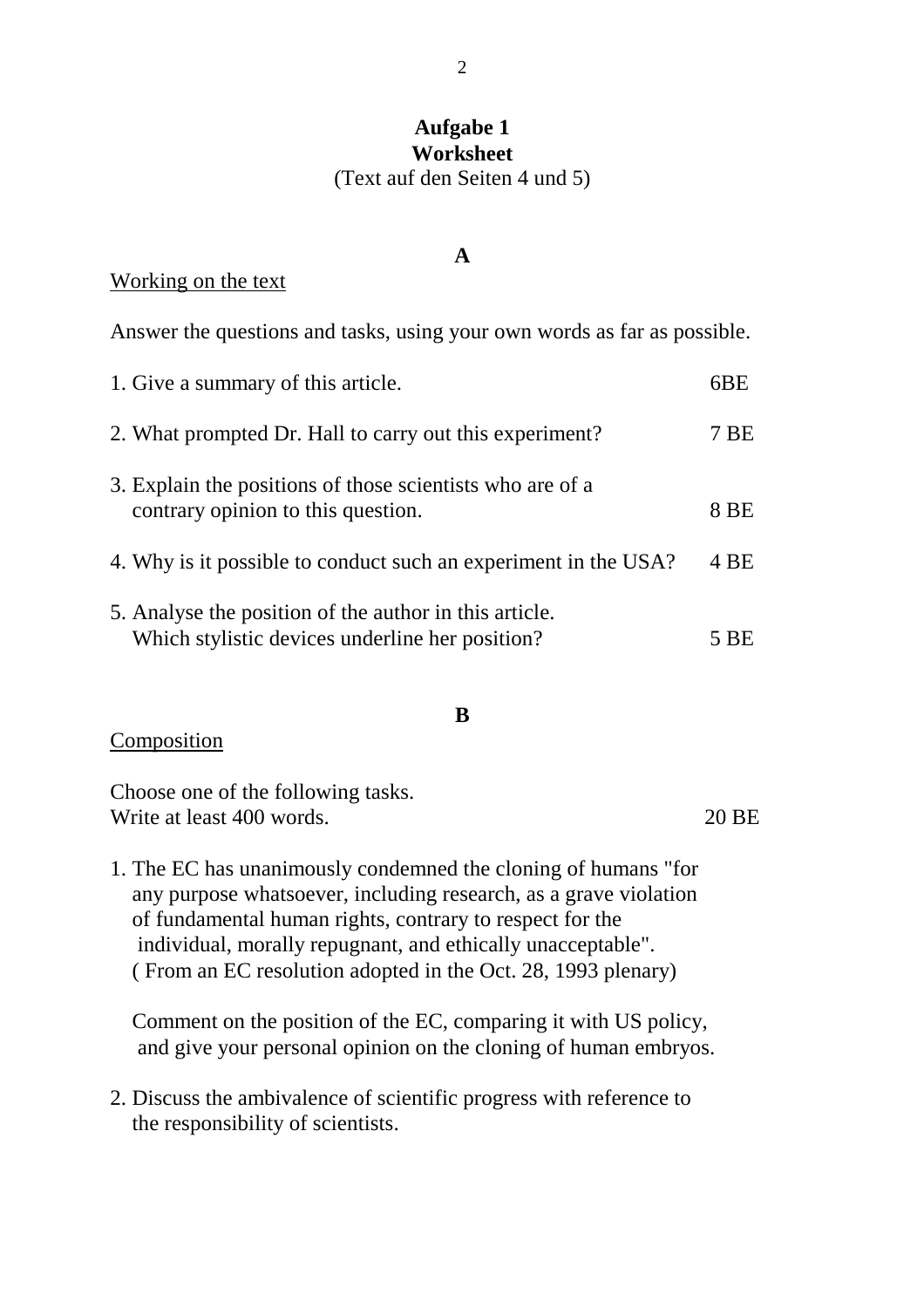### **Aufgabe 2 Worksheet**  (Text auf Seiten 6 und 7)

#### **A**

#### Working on the text

Answer the questions and tasks, using your own words as far as possible.

| 1. What is Mrs. Mallard's first reaction to the sad news?                             | 3 BE |
|---------------------------------------------------------------------------------------|------|
| 2. How does she gradually come to terms with her new<br>situation?                    | 8 BE |
| 3. Compare the picture of nature painted in the text with<br>Mrs. Mallard's feelings. | 6 BE |
| 4. What do her reflections reveal about her marriage?                                 | 5 BE |
| 5. Interpret the meaning and effect of the last sentence.                             | 5 BE |
| 6. Analyse the narrative point of view.                                               | 3 BE |

#### **B**

Composition

Choose one of the following tasks. Write at least 400 words. 20 BE

- 1. "Love- yes, marriage no, thank you" The number of singles is rising worldwide. Comment on positions of young people today towards love and marriage. You may include your opinion.
- 2. Music, books and films have always reflected people's feelings and thoughts, their hopes as well as their fears. What is your opinion of this statement? You may include your personal experience.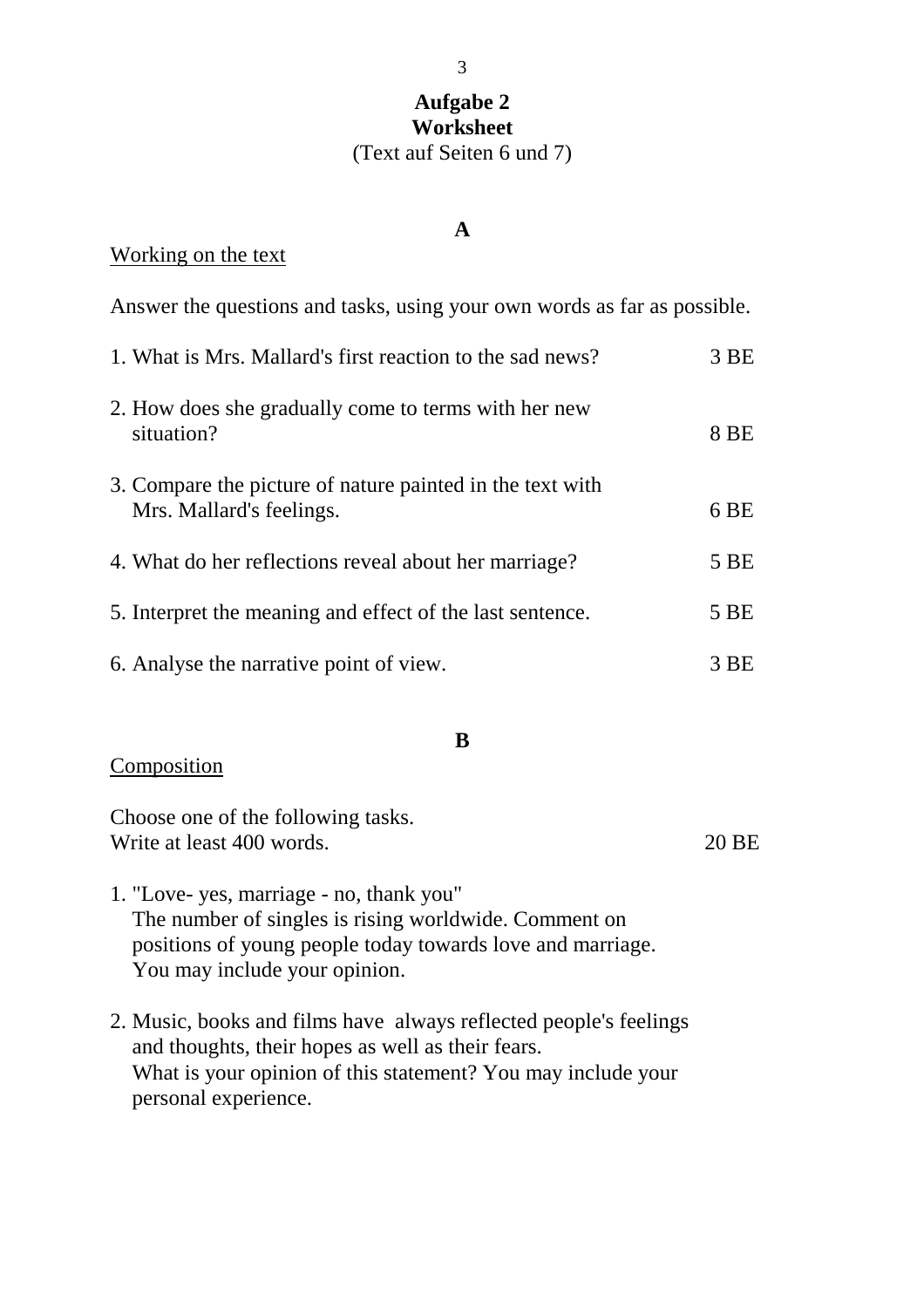#### **Aufgabe 1 Text**

#### **Scientist Clones Human Embryos, And Creates an Ethical Challenge**

A university researcher in Washington has, as an experiment, cloned human embryos, splitting single embryos into identical twins or triplets. [...] The scientist, Dr. Jerry L. Hall of George Washington University Medical

Center, reported his work at a recent meeting of the American Fertility Society.

5 The experiment was not a technical breakthrough, since he used methods that are commonly used to clone animal embryos, but it opens a range of practical and ethical questions.

For example, since human embryos can be frozen and used at a later date, parents could have a child and then, years later, use a cloned, frozen embryo to 10 give birth to an identical twin, possibly as an organ donor for the older child.

- Dr. Hall works with the in vitro fertilization program at George Washington University, in which doctors help women have babies by mixing sperm and eggs in a laboratory and then implanting the embryos in the women. He was trying to devise a method to create more embryos to implant when couples do
- 15 not produce enough to result in a pregnancy. The embryos used in the experiment were at the stage of just a few cells. They were not usable for technical reasons and were discarded, not implanted in a woman's womb. Dr. Robert Stillman, director of the in vitro fertilization program, said in an
- interview last night that he and Dr. Hall were fully aware of the ethical issues 20 that the work would bring out. Their purpose in doing the work, Dr. Stillman said, was to help infertile couples who have "just the basic human desire to have a family. "In the presentation to the American Fertility Society, Dr. Hall said splitting embryos would allow doctors to try to implant more of them, making it more probable that a woman would become pregnant with at least one of 25 them.[...]

A technique has been developed for making identical twins in animals [...]. Scientists who routinely clone animal embryos said that cloning human embryos should be just as easy.[...]

"It's not scientifically rich, but that's what makes it morally and legally of 30 concern," said Dr. Arthur Caplan, director of the Center for Bioethics at the University of Minnesota.[...]

The ethical implications are perplexing, experts said. Any time scientists seem to be meddling with the stuff of human life, thorny questions about propriety arise.

35 George Annas, an ethicist and a health lawyer at Boston University, said that about 10 years ago, researchers considered the possibility of cloning human embryos some day, but rejected it out of hand. "This is the experiment we were never going to do," he said. "It's a horror story. There is nothing to prevent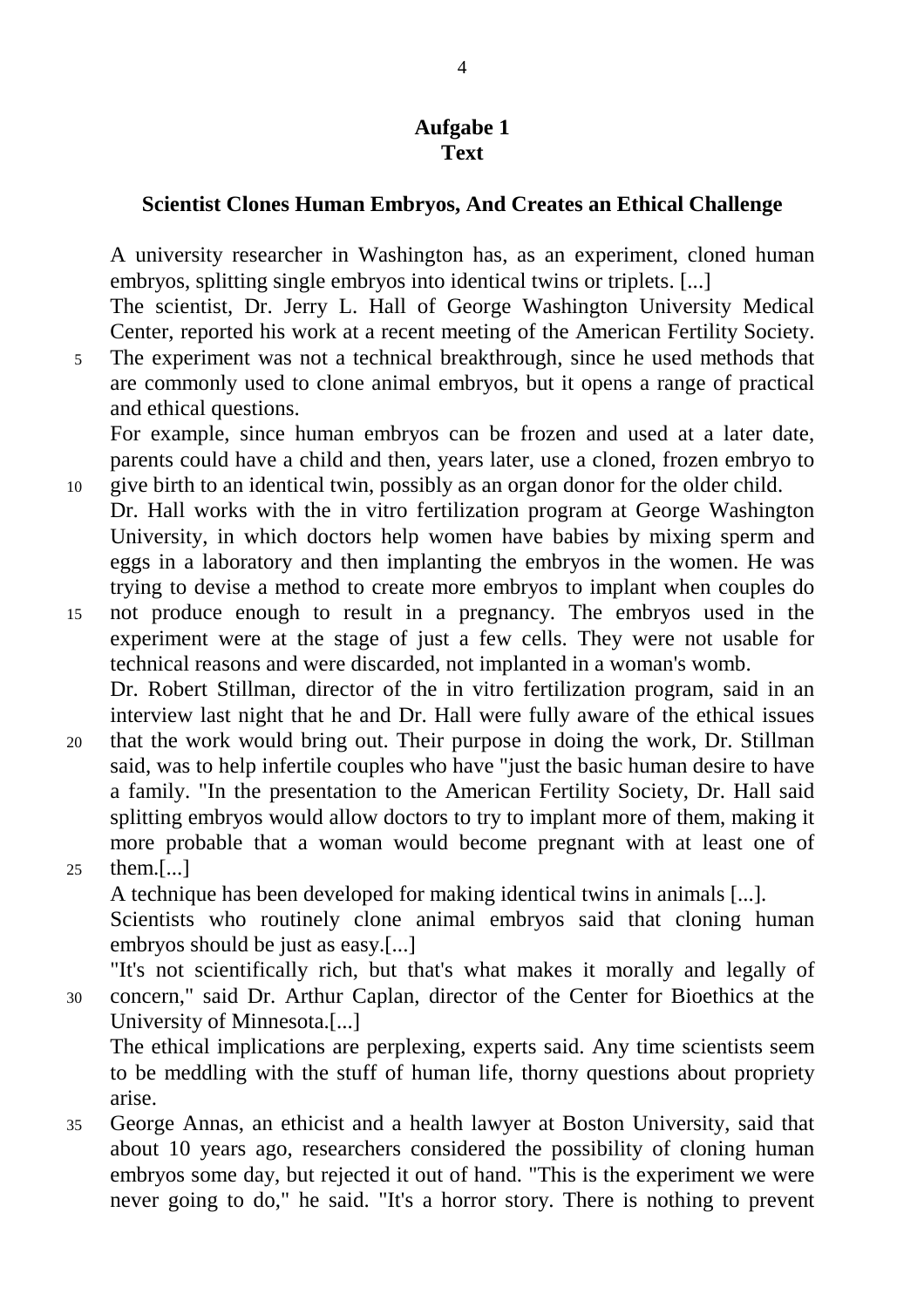anyone from doing any of this stuff. We're at a stage of genetics that what can 40 be done will be done."

Several infertility experts, who run in vitro fertilization programs, said they have no intention of cloning human embryos even if it is feasible.[...]

In fact, said Dr. David Meldrum, the director of the Center for Advanced Reproduction in Redondo Beach, Calif., it would have been better if Dr.Hall's 45 experiment had never been discussed.[...]

"The public, I think, feels uncomfortable with meddling with the life-producing process. They will see this as one more step along a slippery slope toward more and more meddling."[...]

[...] the cloning of humans is part of the nether world of in vitro fertilization, a

- 50 research area that the Government has decided to forsake. With no Federal money to pay for the research, studies of in vitro fertilization have been carried out by scientist-entrepreneurs, many of whom left Government laboratories to work on their own, the only way they could study human embryos.
- Although they have made spectacular advances in the 15 years since the first 55 child was born from in vitro fertilization, no national board has debated or even discussed the ethical issues surrounding this research.

The cloning research brings this lack of national scrutiny to the forefront, said Dr. John Fletcher, an ethicist at the University of Virginia. It "shows again why there needs to be a public forum. Our policy on embryo research is in total 60 disarray."

Gina Kolata

From: The New York Times, October 24, 1993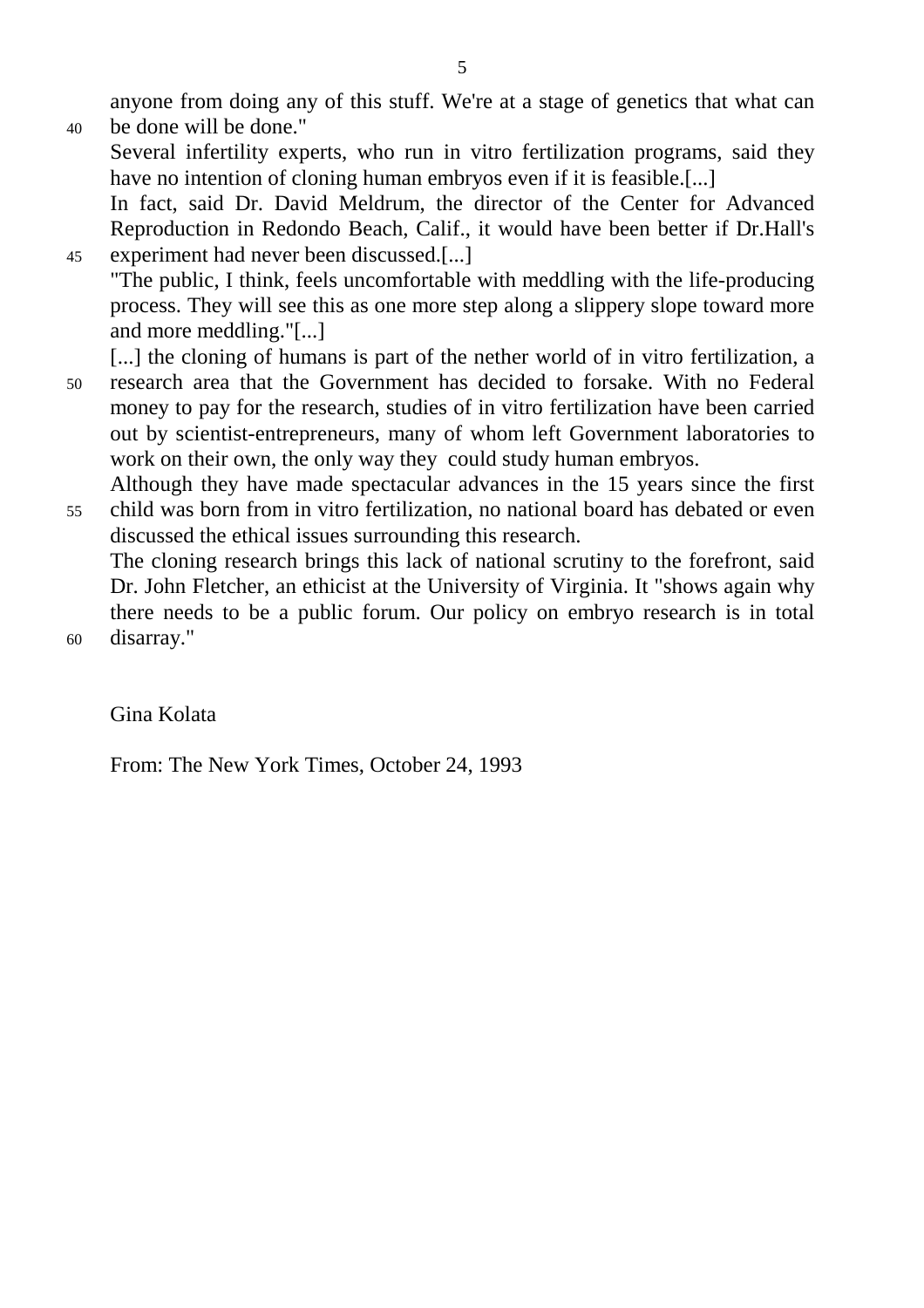## **Aufgabe 2 Text**

#### **The Story of an Hour**

 Knowing that Mrs. Mallard was afflicted with a heart trouble, great care was taken to break to her as gently as possible the news of her husband's death.

It was her sister Josephine who told her, in broken sentences; veiled hints.[...] Her husband's friend Richards was there, too, near her. It was he who had been  $\delta$  in the newspaper office when intelligence<sup>1</sup> of the railroad disaster was received, with Brently Mallard's name leading the list of "killed". He had only taken the time to assure himself of its truth by a second telegram, and had hastened to forestall any less careful, less tender friend in bearing the sad message.

 She did not hear the story as many women have heard the same, with a 10 paralyzed inability to accept its significance. She wept at once, with sudden, wild abandonment, in her sister's arms. When the storm of grief had spent itself<sup>2</sup> she went away to her room alone. She would have no one follow her.[...]

 She could see in the open square before her house the tops of trees that were all aquiver<sup>3</sup> with the new spring life. The delicious breath of rain was in the air.

15 In the street below a peddler was crying his wares. The notes of a distant song which some one was singing reached her faintly, and countless sparrows were twittering in the eaves.

 There were patches of blue sky showing here and there through the clouds that had met and piled one above the other in the west facing her window.[...]

- 20 She was young, with a fair, calm face, whose lines bespoke4 repression and even a certain strength. But now there was a dull stare in her eyes, whose gaze was fixed away off yonder on one of those patches of blue sky. It was not a glance of reflection, but rather indicated a suspension of intelligent thought.
- There was something coming to her and she was waiting for it, fearfully. What 25 was it? She did not know; it was too subtle and elusive to name. But she felt it, creeping out of the sky, reaching towards her through the sounds, the scents, the color that filled the air.

 Now her bosom rose and fell tumultuously. She was beginning to recognize this thing that was approaching to possess her, and she was striving to beat it 30 back with her will - as powerless as her two white slender hands would have

been.

 When she abandoned herself a little whispered word escaped her slightly parted lips. She said it over and over under her breath: "free, free, free!" The vacant stare and the look of terror that had followed it went from her eyes. They

35 stayed keen and bright. Her pulses beat fast, and the coursing blood warmed and relaxed every inch of her body.

 She did not stop to ask if it were or were not a monstrous joy that held her. A clear  $\left[\ldots\right]$  perception<sup>5</sup> enabled her to dismiss the suggestion as trivial.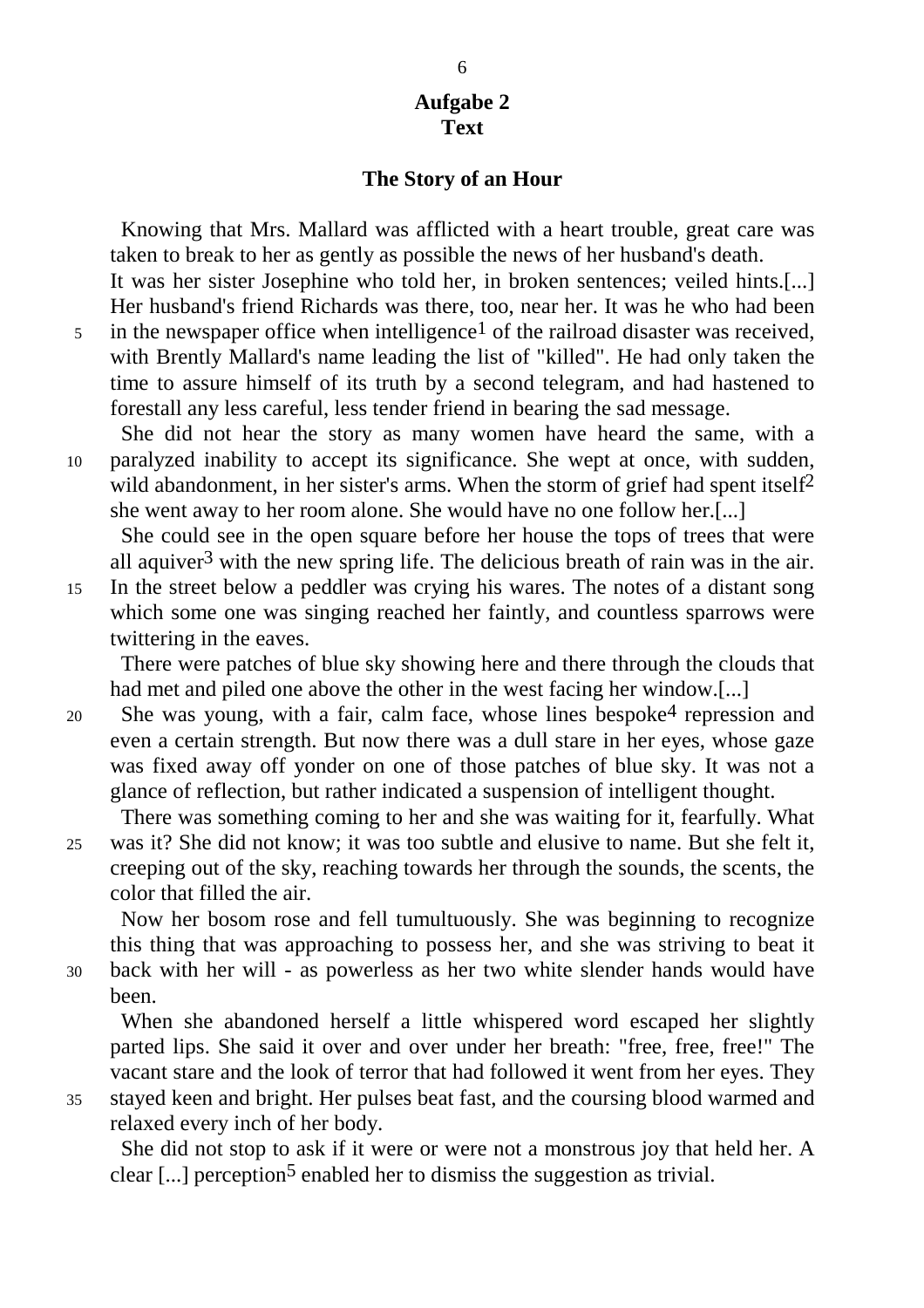She knew that she would weep again when she saw the kind, tender hands 40 folded in death; the face that had never looked save with love upon her, fixed and gray and dead. But she saw beyond that bitter moment a long procession of years to come that would belong to her absolutely. And she opened and spread her arms out to them in welcome.

 There would be no one to live for her during those coming years; she would 45 live for herself. There would be no powerful will bending hers in that blind persistence with which men and women believe they have a right to impose a private will upon a fellow-creature. A kind intention or a cruel intention made the act seem no less a crime as she looked upon it in that brief moment of illumination.

50 And yet she had loved him - sometimes. Often she had not. What did it matter! What could love, the unsolved mystery, count for in face of this possession of self-assertion<sup>6</sup> which she suddenly recognized as the strongest impulse of her being!

"Free! Body and soul free!" she kept whispering.[...]

55 Her fancy was running riot along those days ahead of her. Spring days, and summer days, and all sorts of days that would be her own. She breathed a quick prayer that life might be long.[...]

 She arose at length and opened the door **(...)**. There was a feverish triumph in her eyes, and she carried<sup>7</sup> herself unwittingly like a goddess of Victory. She

60 clasped her sister's waist, and together they descended the stairs. Richards stood waiting for them at the bottom.

 Some one was opening the front door with a latchkey. It was Brently Mallard who entered,[...]. He had been far from the scene of accident, and did not even know there had been one. He stood amazed at Josephine's piercing cry; at 65 Richards' quick motion to screen him from the view of his wife.

But Richards was too late.

 When the doctors came they said she had died of heart disease - of joy that kills.

From: Kate Chopin, The Awakening and Selected Stories, 1986 (First published in the 1890s)

#### Annotations:

| 1 intelligence               | here: news                          |
|------------------------------|-------------------------------------|
| 2 the storm had spent itself | the storm had come to an end        |
| 3 aquiver                    | excited, full of agitation          |
| 4 to bespeak                 | to indicate                         |
| 5 perception                 | ability to see, hear and understand |
| 6 self-assertion             | confidence in one's own self        |